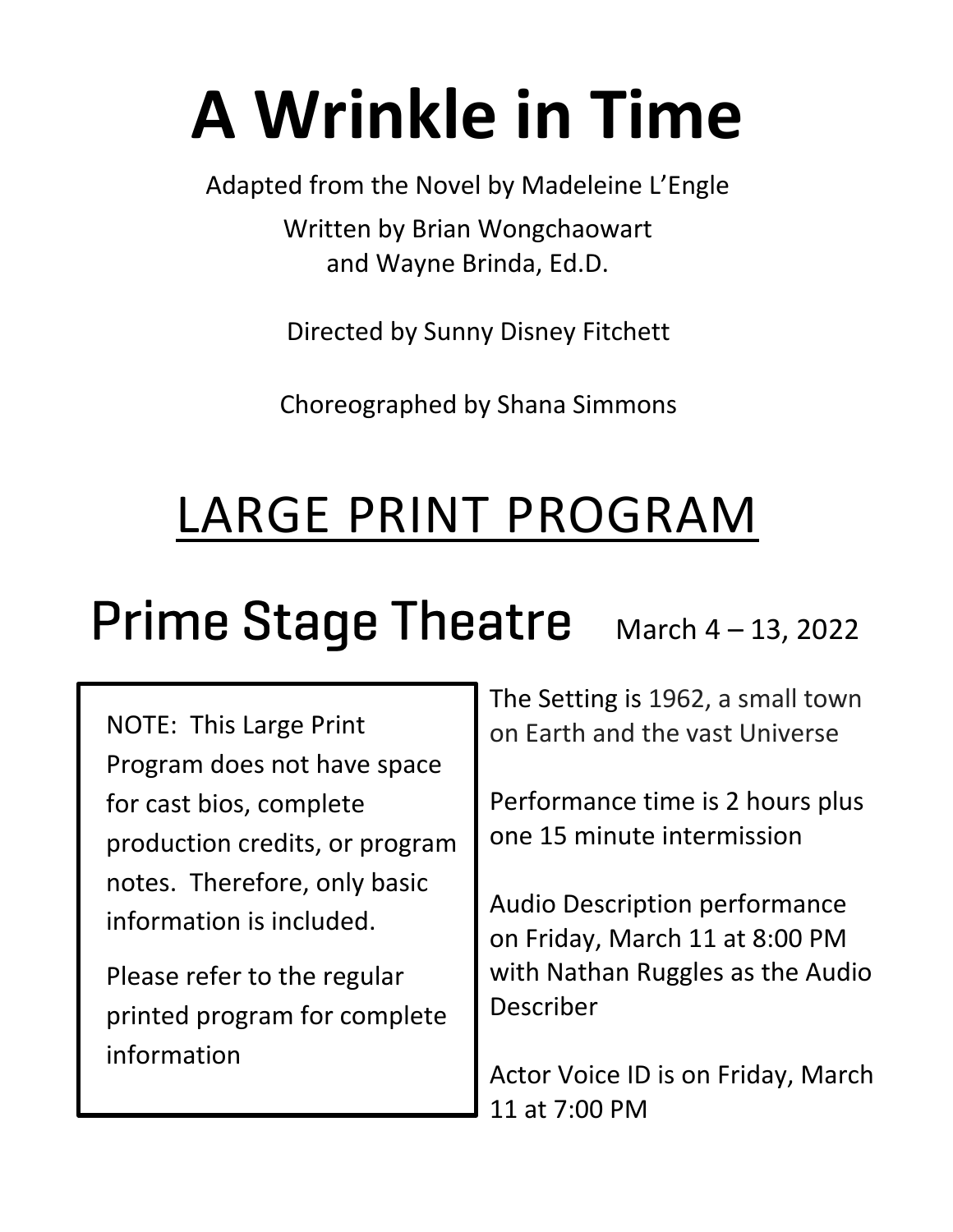**About A Wrinkle in Time** Madeleine L'Engle's fantastical journey that blends science fiction with family themes and spiritual growth has been re-imagined for our day. Join three youngsters as they experience a riveting adventure through space and time to rescue their father and help Good triumph over Evil

| <b>Aunt Beast and Happy Medium</b> | <b>Chelsea Bartel</b> |
|------------------------------------|-----------------------|
| <b>Charles Wallace Murry</b>       | <b>Colin Bozick</b>   |
| <b>Meg Murry</b>                   | <b>Piper Bozick</b>   |
| Mr Murry and Man with the Red Eye  | John Dolphin          |
| Calvin O'Keefe                     | Jayden Greening       |
| <b>Mrs Murry</b>                   | <b>Heather Irwin</b>  |
| Mrs Which                          | Ponny Conomas Jahn    |
| <b>Mrs Whatsit</b>                 | <b>Mary Meyer</b>     |
| Mrs Who                            | Joyce Miller          |
| Dancer                             | Devan Cochell         |
| Dancer                             | <b>Mairead Roddy</b>  |
| Dancer                             | Sami Roth             |

#### **The Cast in Alphabetical Order**

#### **Administrative Directors**

| <b>Producing Artistic Director</b> | Wayne Brinda, Ed.D.     |
|------------------------------------|-------------------------|
| <b>Managing Director</b>           | <b>Tina Marie Cerny</b> |
| <b>Education Director</b>          | Linda Haston            |
| PR and Accessibility Director      | Debra Sciranka          |
| <b>Finance Director</b>            | Connie Brinda           |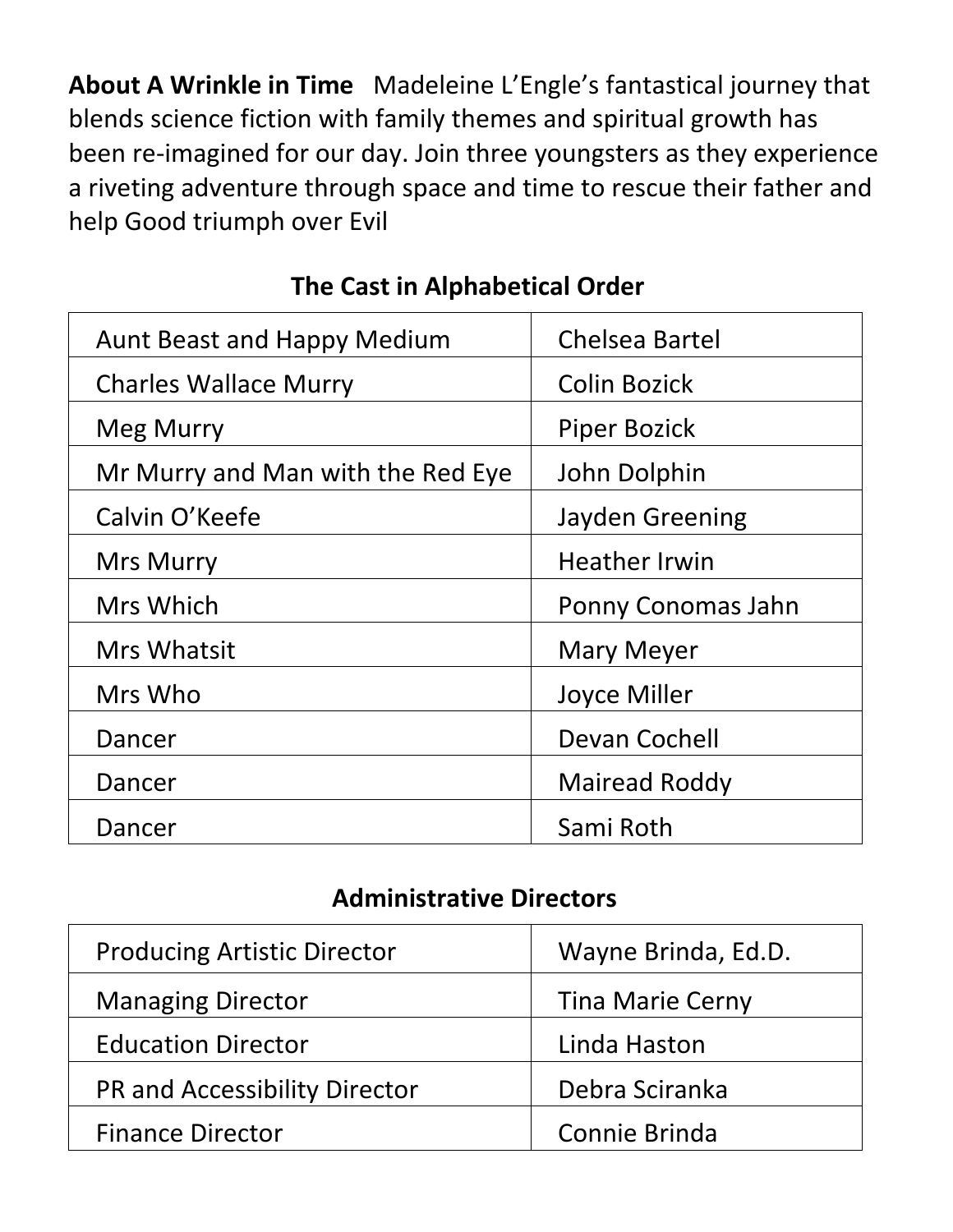#### **Production Design Staff**

| Director                            | <b>Sunny Disney Fitchett</b>     |
|-------------------------------------|----------------------------------|
| Choreographer                       | <b>Shana Simmons</b>             |
| <b>Production Manager</b>           | Kate Pieratt-Webb                |
| <b>Technical Director</b>           | <b>Alex Barnhart</b>             |
| <b>Scenic Designer</b>              | M.K. Hughes                      |
| <b>Lighting Designer</b>            | J.R. Shaw                        |
| Sound Designer and Composer         | <b>Mark Whitehead</b>            |
| <b>Costume Designer</b>             | <b>Kimberly Brown</b>            |
| <b>Prop Designer</b>                | Carly Trimble-Long               |
| <b>Carpenter and Scenic Painter</b> | <b>Michael Boone</b>             |
| <b>Stage Manager</b>                | <b>Brittany Joseph</b>           |
| <b>Assistant Stage Manager</b>      | <b>Britt Kolek</b>               |
| <b>Master Electrician</b>           | <b>Madeline Barber</b>           |
| <b>Audio Describer</b>              | <b>Nathan Ruggles</b>            |
| <b>ASL Signed Interpreters</b>      | Jennifer Flaggs and Heather Gray |

#### **Accessibility Performances**

Audio Description Performance on Friday, March 11th at 8:00 PM

Sensory-Inclusive Performance Recorded Streaming

Signed interpreted Performance on Saturday, March 12th at 8:00 PM.

Our performance location at the Hazlett Theater provides access for patrons using wheelchairs or walkers. Entrance ramps to the theater. Designated parking spaces are located outside of our main entrance.